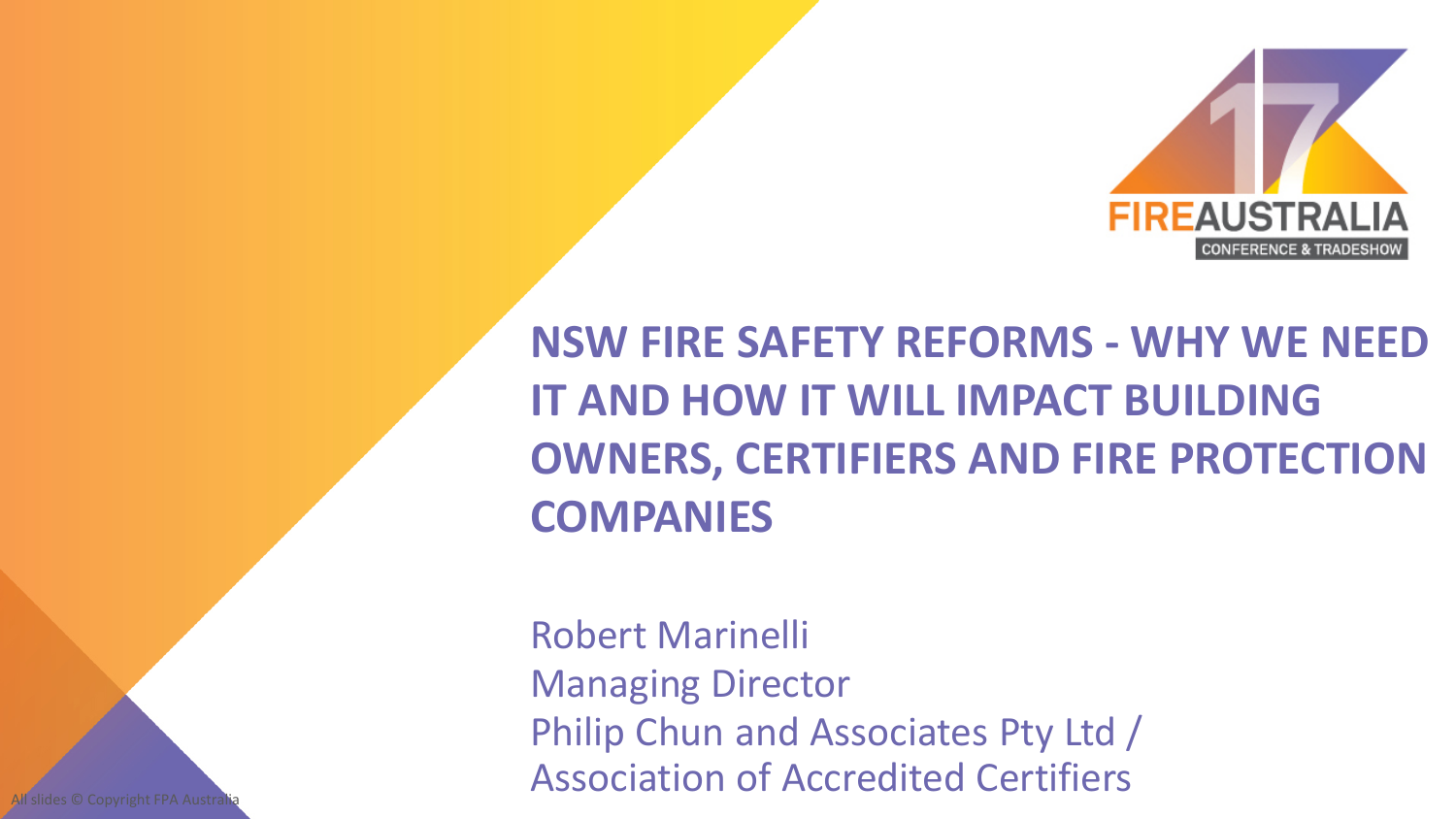#### **OUTLINE**



#### **Issues with the current system**

- **Design**
- Installation
- General

#### **Changes based on the Government objectives and findings**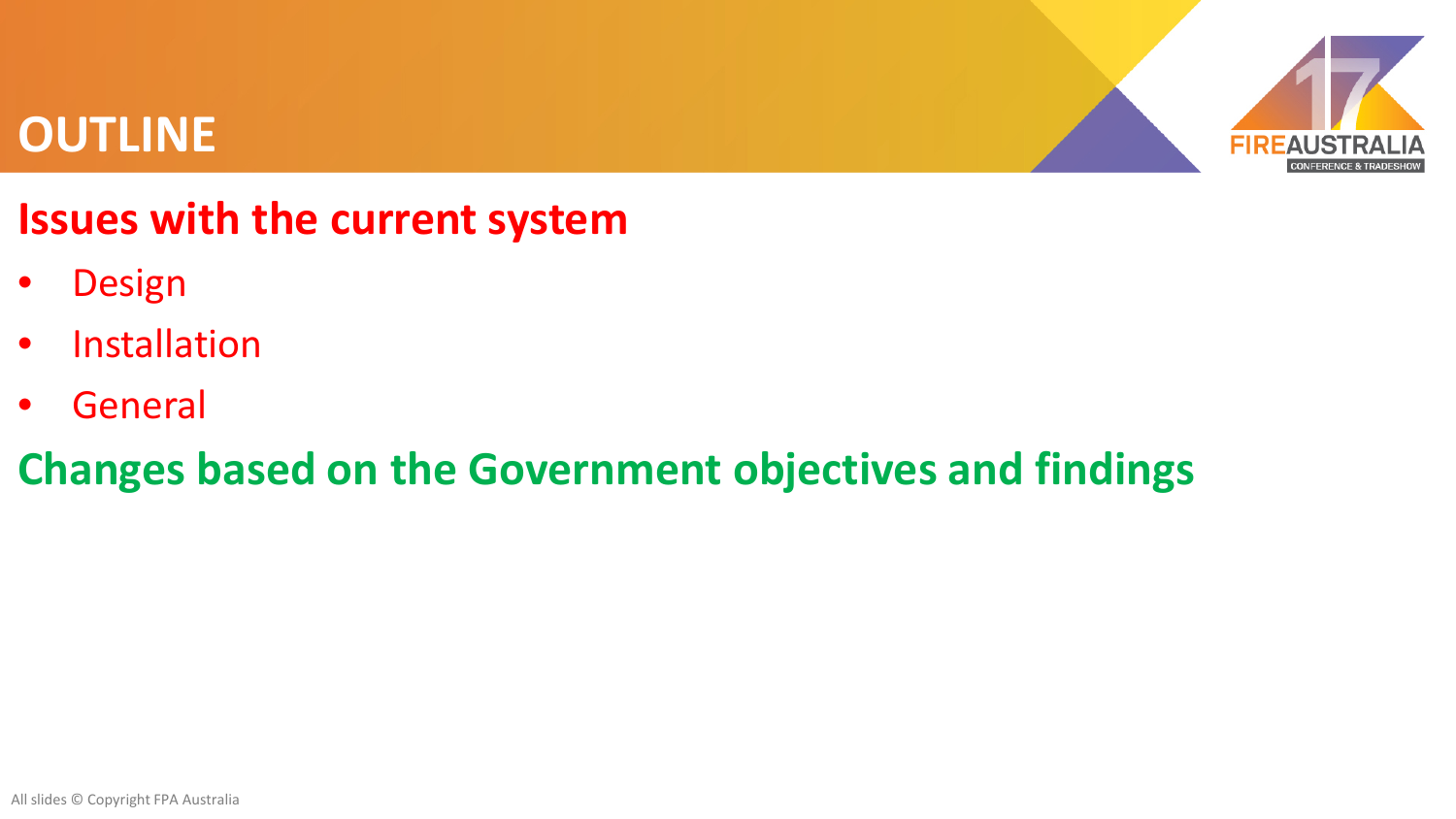### **THE CURRENT SYSTEM**



## **Current Certification Issues – Design**

- Varying standards between Certifying Authorities and designers
- Schedule 1 requirements of EPAR deficient / lacking
- Inconsistent deliverables by different designers
- Builders / Developers looking for the cheapest way out
- Design statements rather than certified documentation
	- Further design causes non compliance with the DA etc
	- Causes underquoting of systems hence incorrect allowances made
	- Compliance may not be achievable at full design stage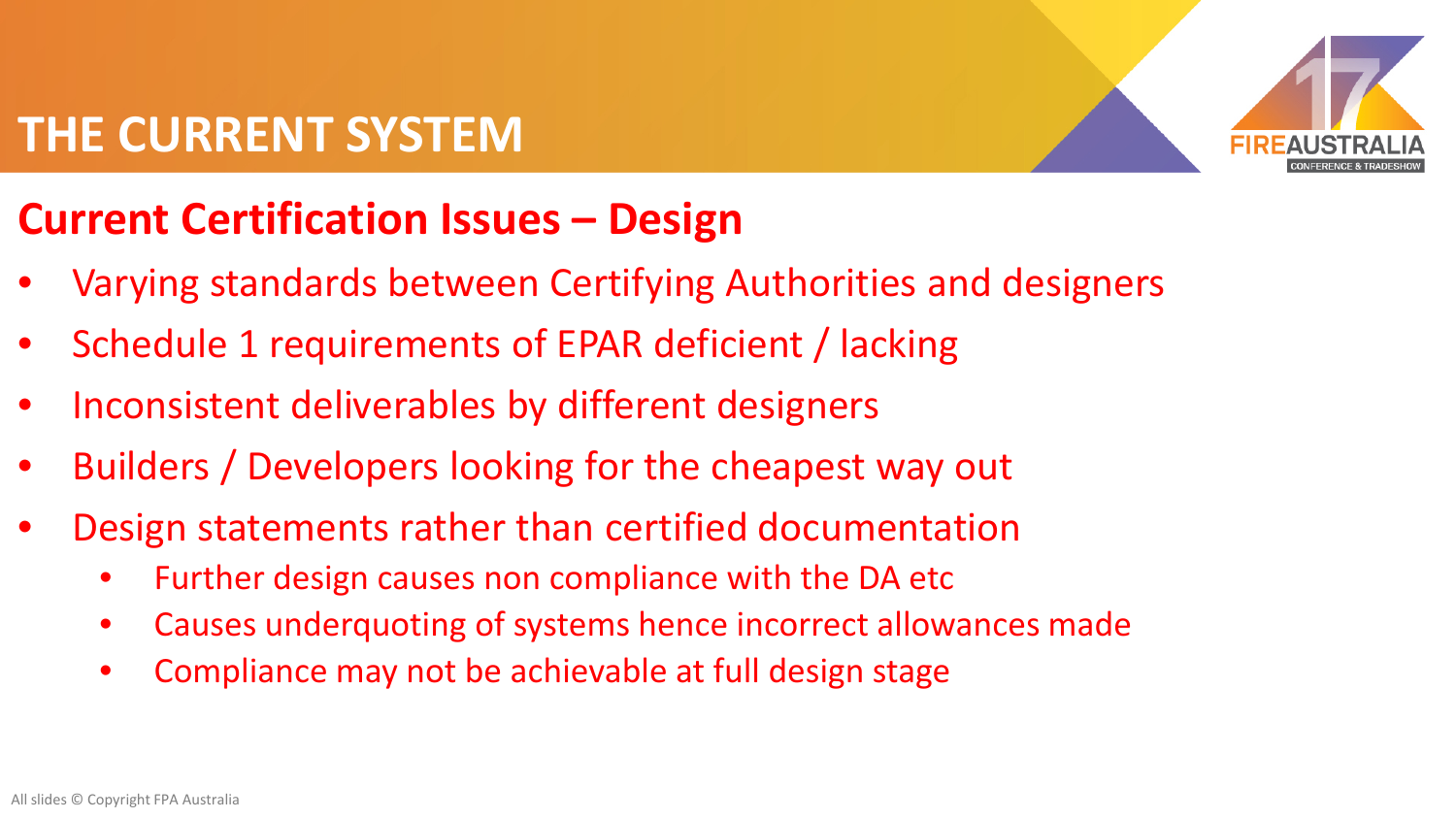### **THE CURRENT SYSTEM**



## **Current Certification Issues - Installation**

- Varying requirements between different Certifying Authorities and designers
- Follows the fire safety certificate requirements for buildings
- Acceptance of certificates where
	- may be incomplete works by installers
	- Certificates are incorrect
	- Installed work is non compliant
	- Persons issuing certificates not qualified to do so
	- Installers are not insured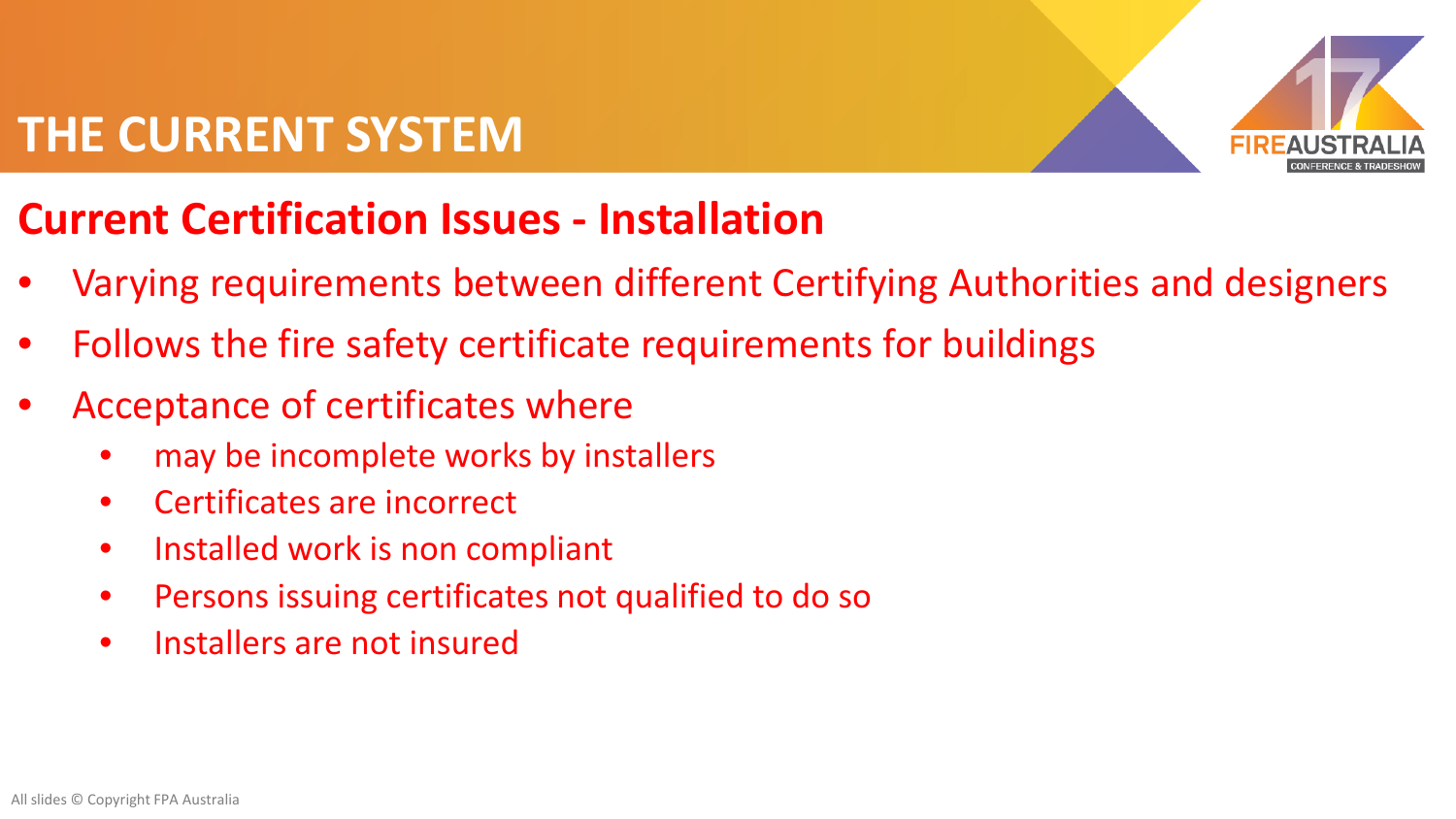## **THE CURRENT SYSTEM**



# **Current Certification Issues - Generally**

- Accountability of designers and installers
- Pressure to complete due to program is not the PCA's problem
- Misconception that the PCA knows all the Australian Standards and requirements of systems
- Plans and specifications are inadequate
- Other designers may need to redesign due to lack of adequate detail
- Amendments to DA's due to increases in spacials for services etc
- Late fire engineering to justify omissions by designers and installers
- General construction industry lack of understanding of expectations

All slides © Copyright FPA Australia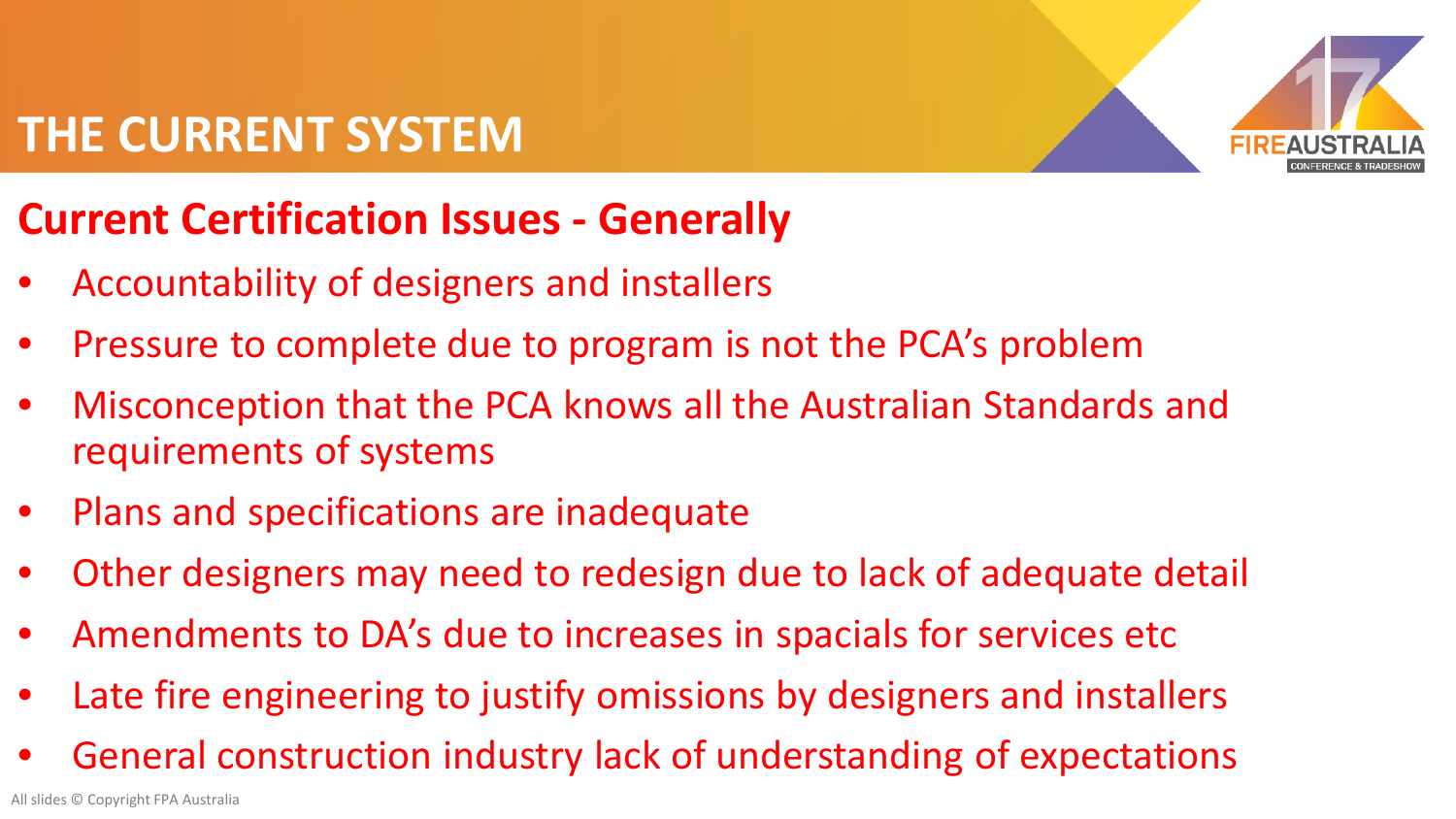

### **The current proposal – public consultation draft**

- Environmental Planning and Assessment Amendment (Fire Safety and Building Certification) Regulation 2017
- Roundtable middle of last year with Minister Dominello by major stakeholders
- Issued for comment December 2016
- Comments closed end of January 2017
- AAC, AIBS, FA, SFS etc have put in submissions
- Awaiting next round of discussions due in the next month or two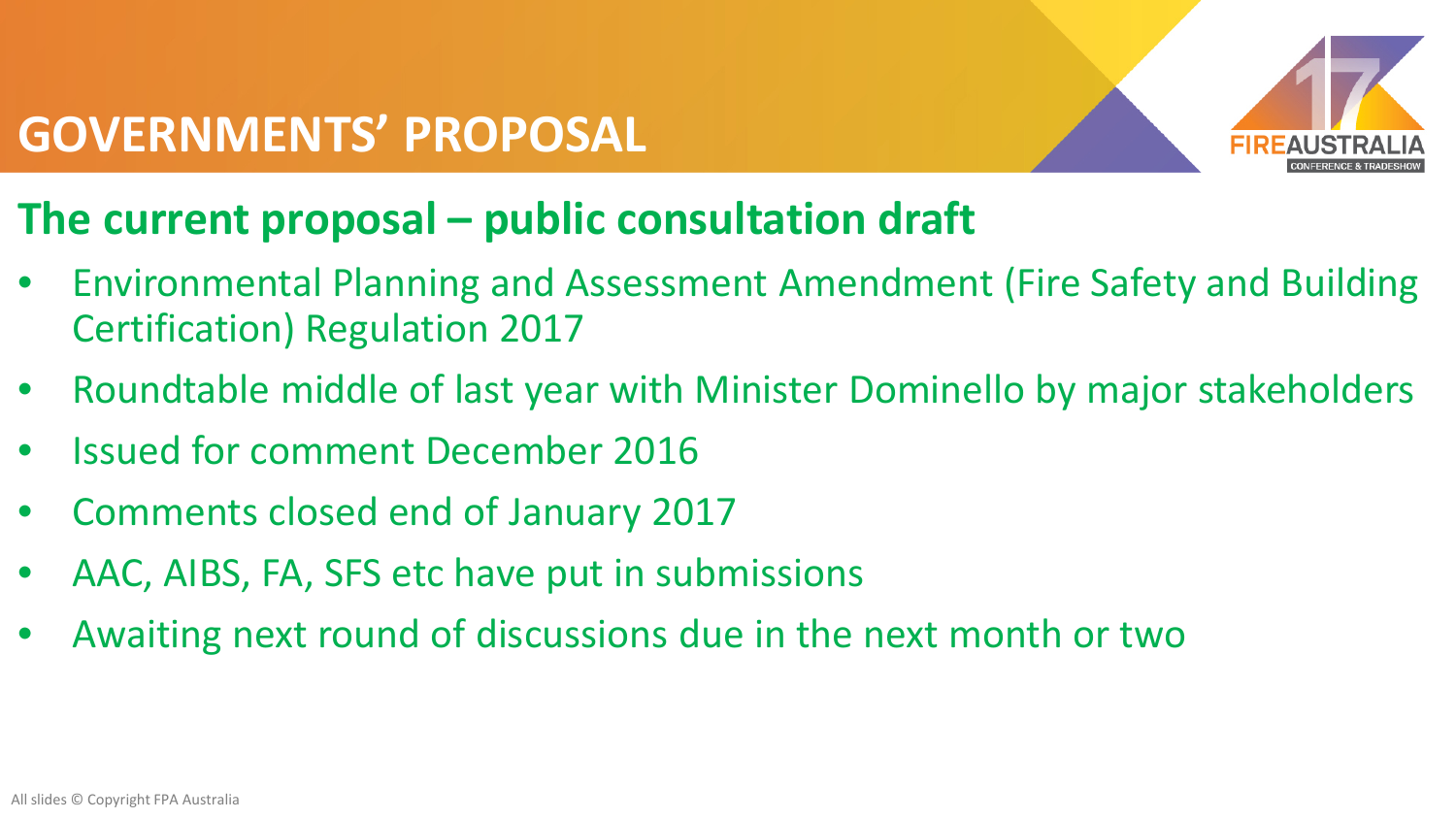

### **How has this come about ?**

- Maltabarow report outcomes and recommendations
- Lambert report outcomes and recommendations
- Common findings
	- Findings of deficiencies in the approvals process
	- Clarity in roles of persons in the approval and certification system
	- Need for accountability
	- Need for better guidance to industry
	- Lack of industry understanding of expectation legislation and roles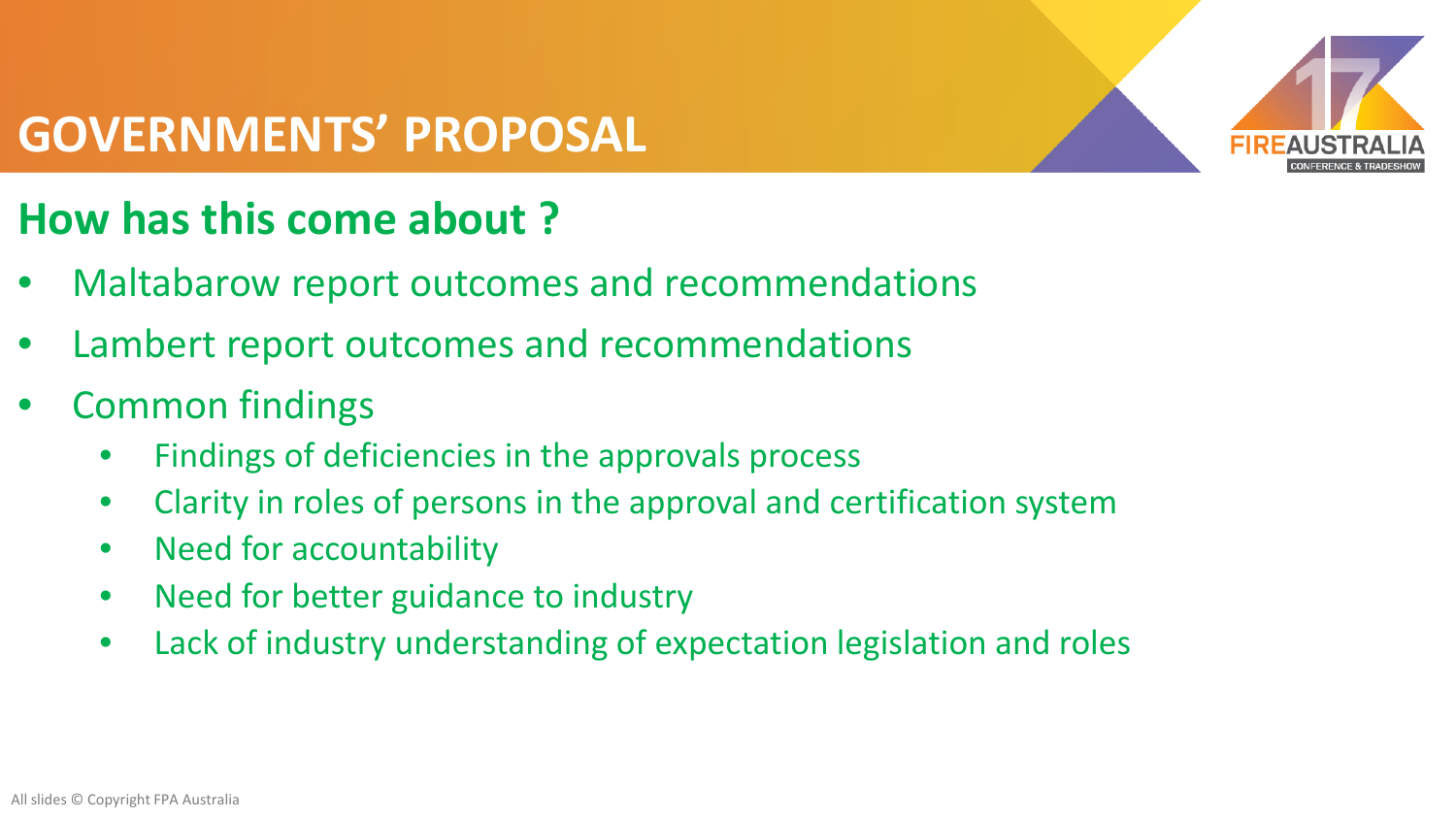

## **Reform intent**

- improve rigour in the certification process
- strengthen and streamline building safety maintenance regulation
- improve certainty for approvals of changes to existing buildings
- clarify roles and responsibilities
- and provide better support for Certifying Authorities, certifiers of systems and the industry generally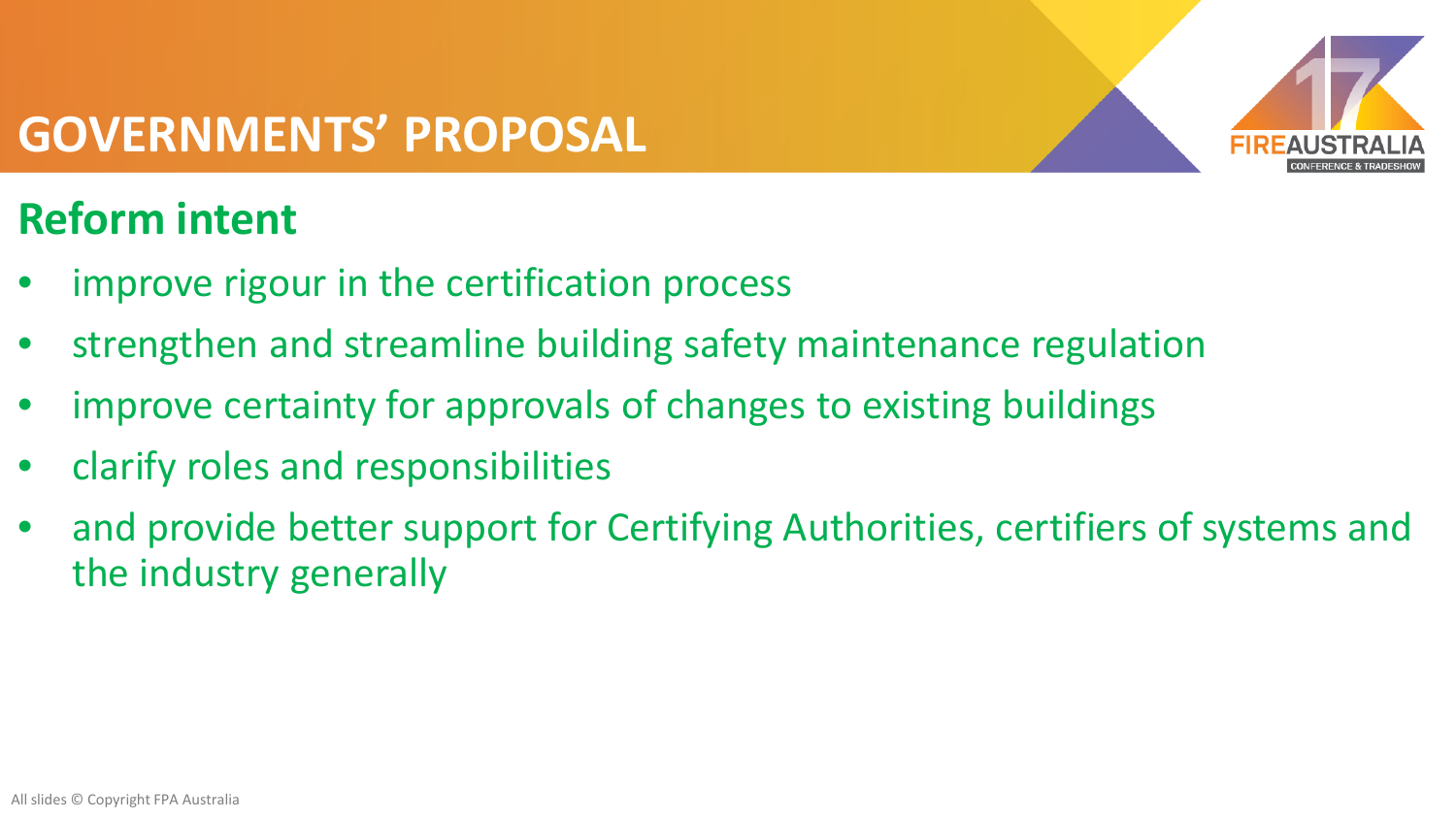

## **The draft regulation changes proposed**

- Introduce competent fire safety practitioners in certain specialist fire safety functions.
- Require submission of plans and specifications for relevant fire safety system works relating to class  $2 - 9$  buildings rather than design intent statements
- Allow limited exemptions from compliance with some BCA standards relating to relevant fire safety system work to existing buildings.
- Require new critical stage inspections for class 2 9 buildings.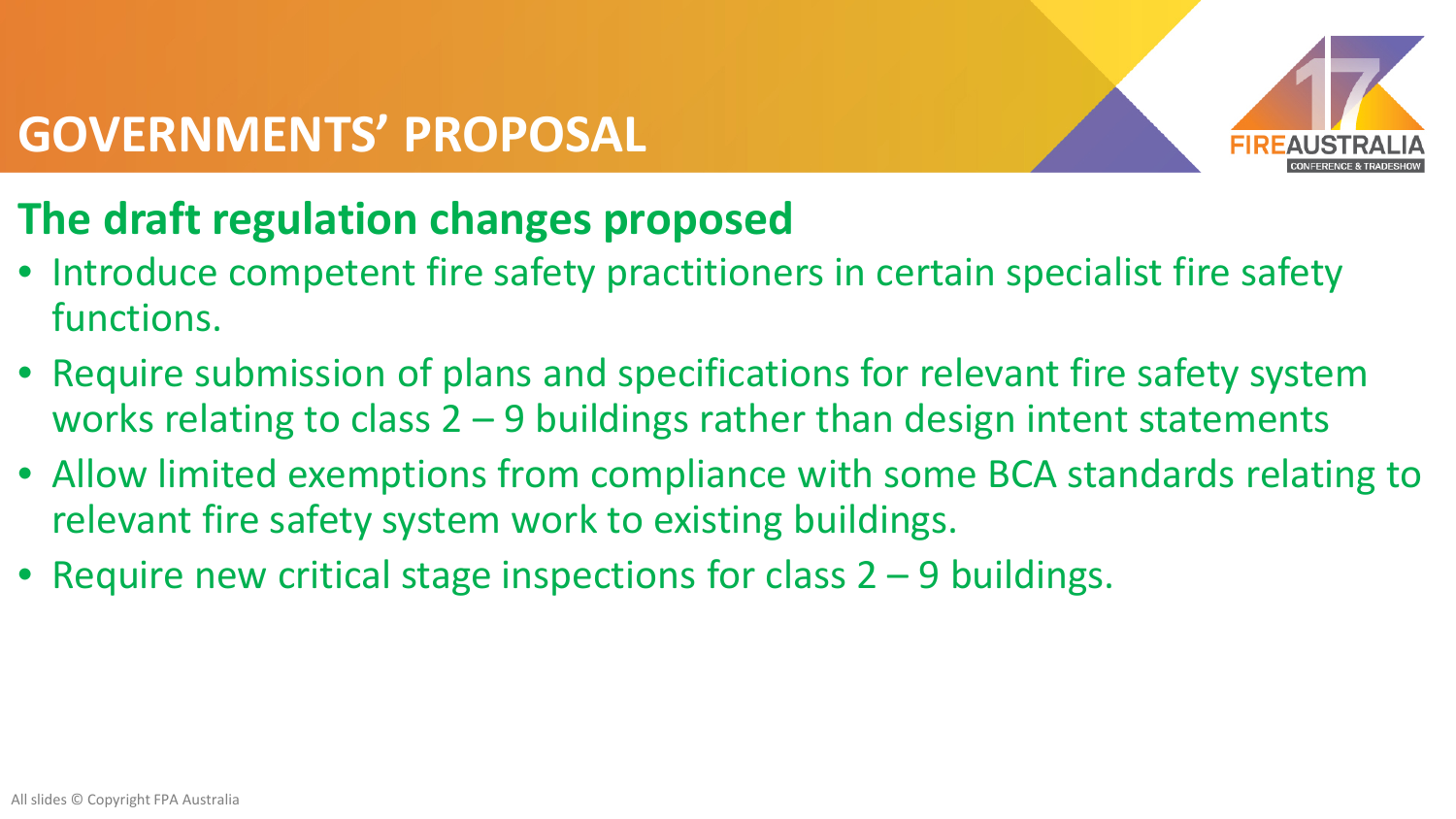

# **Additionally**

- Require new inspections of fire safety system work relating to Class 2 and 3 buildings by Fire and Rescue NSW before OC
- Require a Performance Solution report for all fire safety performance solutions for class  $1b - 9$  buildings
- Require more information to be provided at approvals stages ie at CC CDC and OC stages
- Require fire safety certificates and statements to be in a form approved by the Secretary of the Department of Planning and Environment (DPE).
- Require competent fire safety practitioners to compile annual fire safety statements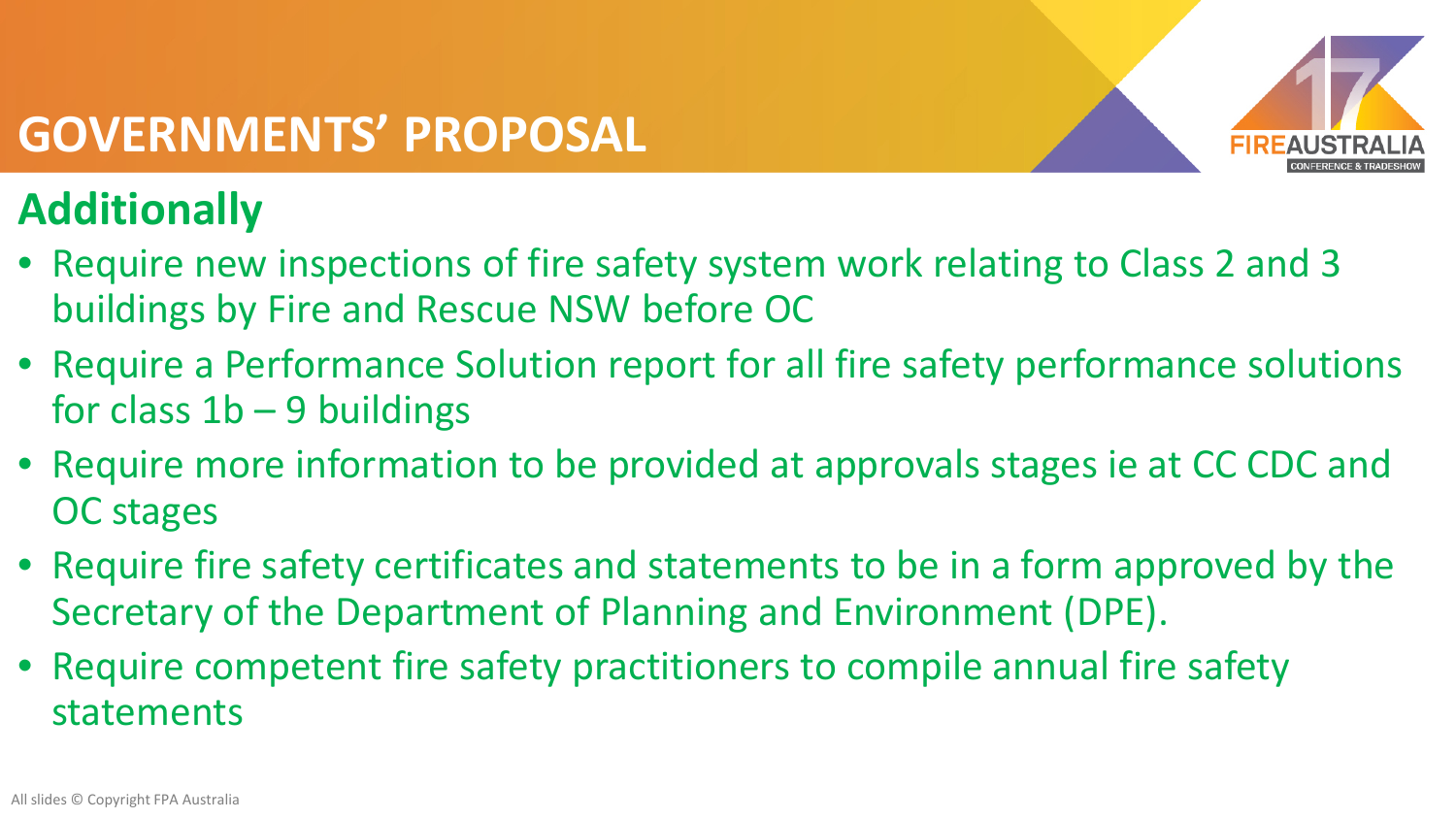

## **What does this mean ?**

- Intent is to establish a **co regulatory accreditation framework** that may require that industry bodies and their accreditation schemes
- Be responsible for the code of conduct
- Ensure members are insured and accountable
- Administer their scheme in accordance with Government guidelines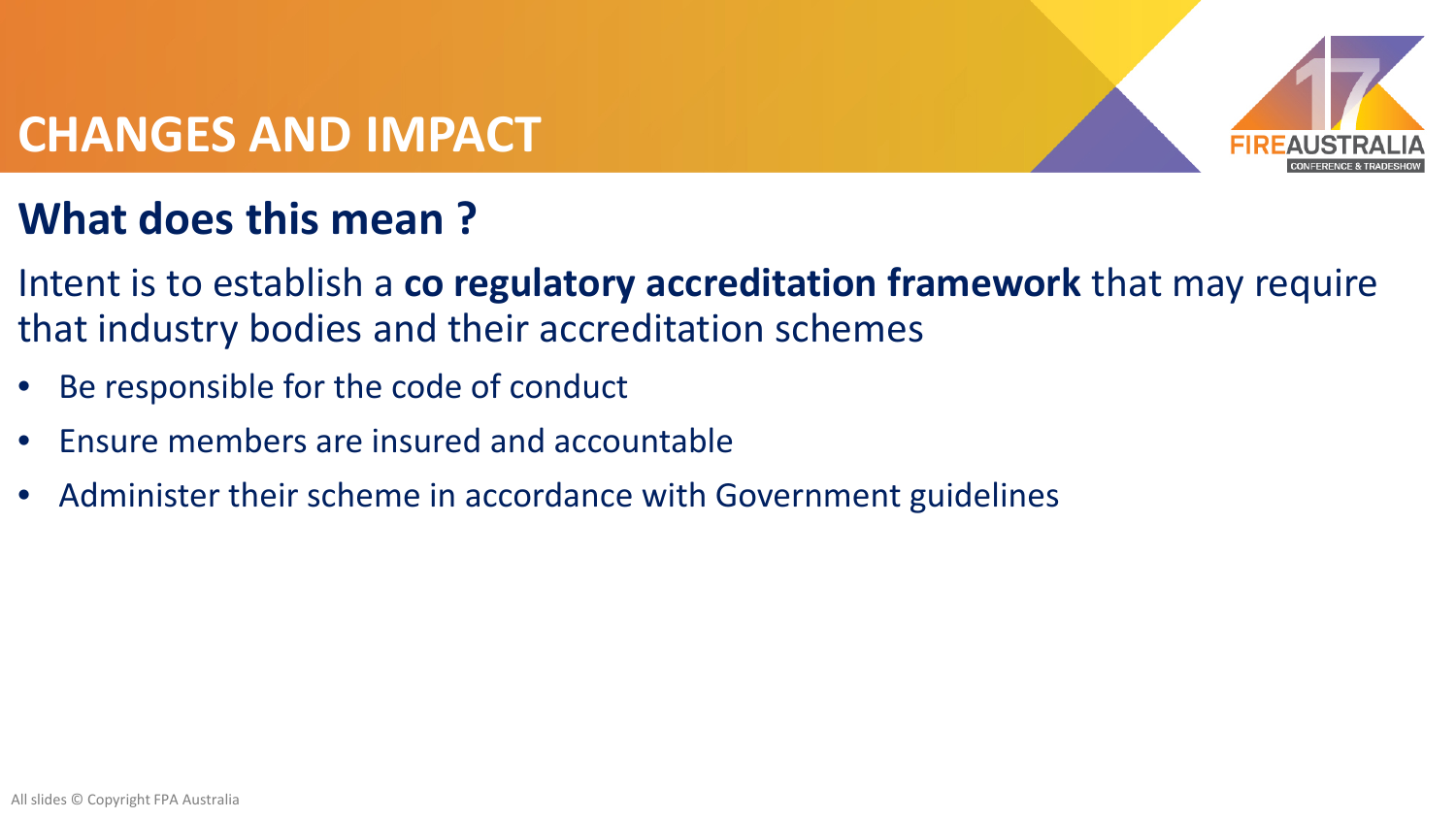

# **Competent fire safety practitioner (cfsp)**

#### New term in the regulations for fire safety system

- designers
- installers and
- any persons involved in the maintenance of fire safety systems

#### Includes

fire engineers, mechanical, electrical, hydraulic, plumbing and the like services engineers, designers and installers of systems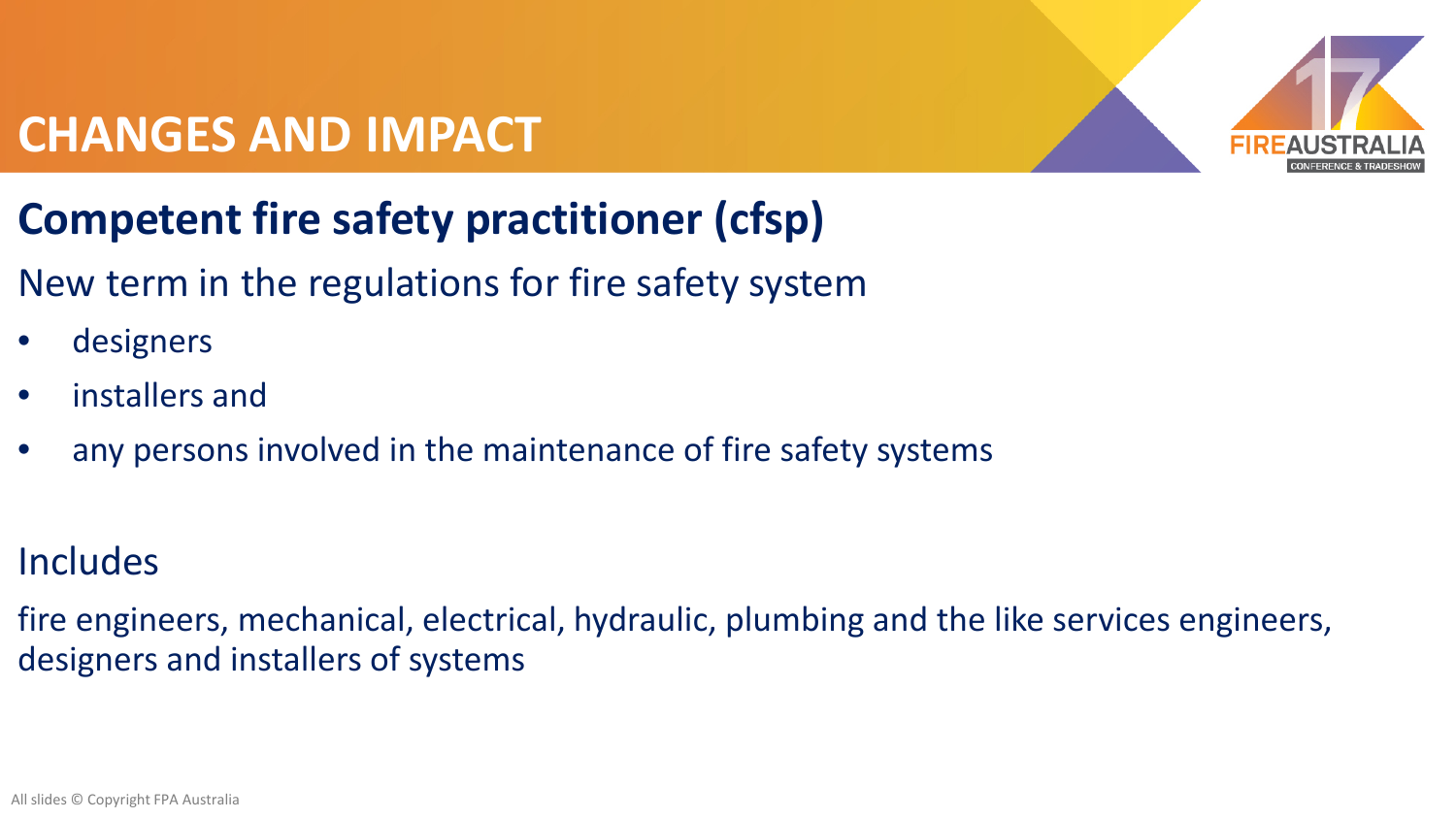

#### **relevant fire safety system** means any of the following:

- (a) a hydraulic fire safety system within the meaning of clause 165,
- (b) a fire detection and alarm system,
- (c) a mechanical ducted smoke control system.
- **hydraulic fire safety system** means:
- (a) a fire hydrant system, or
- (b) a fire hose reel system, or
- (c) a sprinkler system (including a wall-wetting sprinkler or drencher system), or
- (d) any type of automatic fire suppression system of a hydraulic nature,

that is installed in accordance with a requirement of, or under, the Act or any other Act or law (including an order or a condition of an approval or some other sort of authorisation).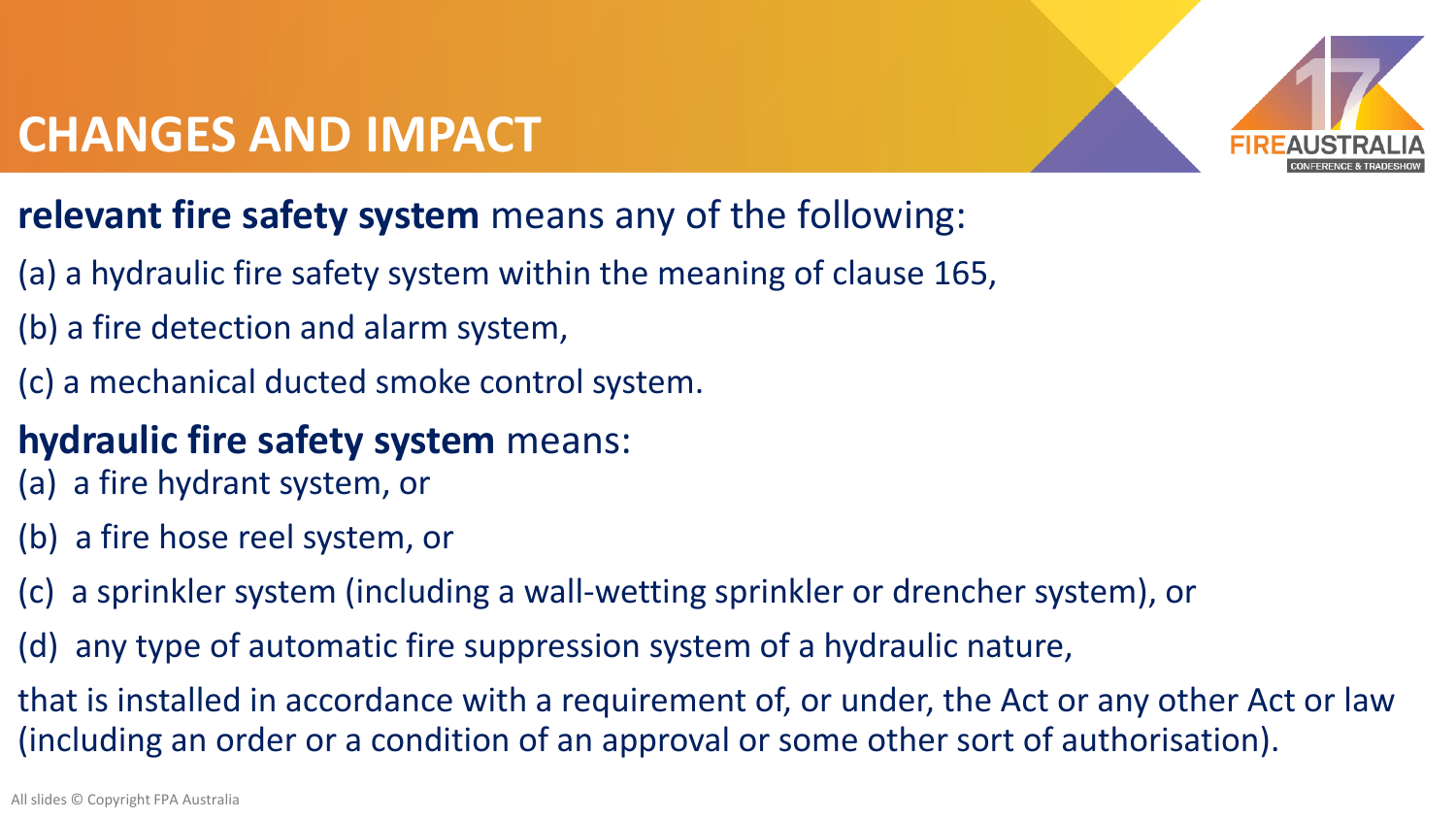

### **Submission of fire safety system plans and specifications**

The changes will require that **before** installing, extending or modifying relevant fire safety systems, the **plans and specifications** for the fire safety system work **must;-**

- be endorsed by a **competent fire safety practitioner** as compliant with relevant requirements
- **submitted** to the certifying authority prior to the work commencing
- the specifications must **describe any performance solutions** that apply to the system.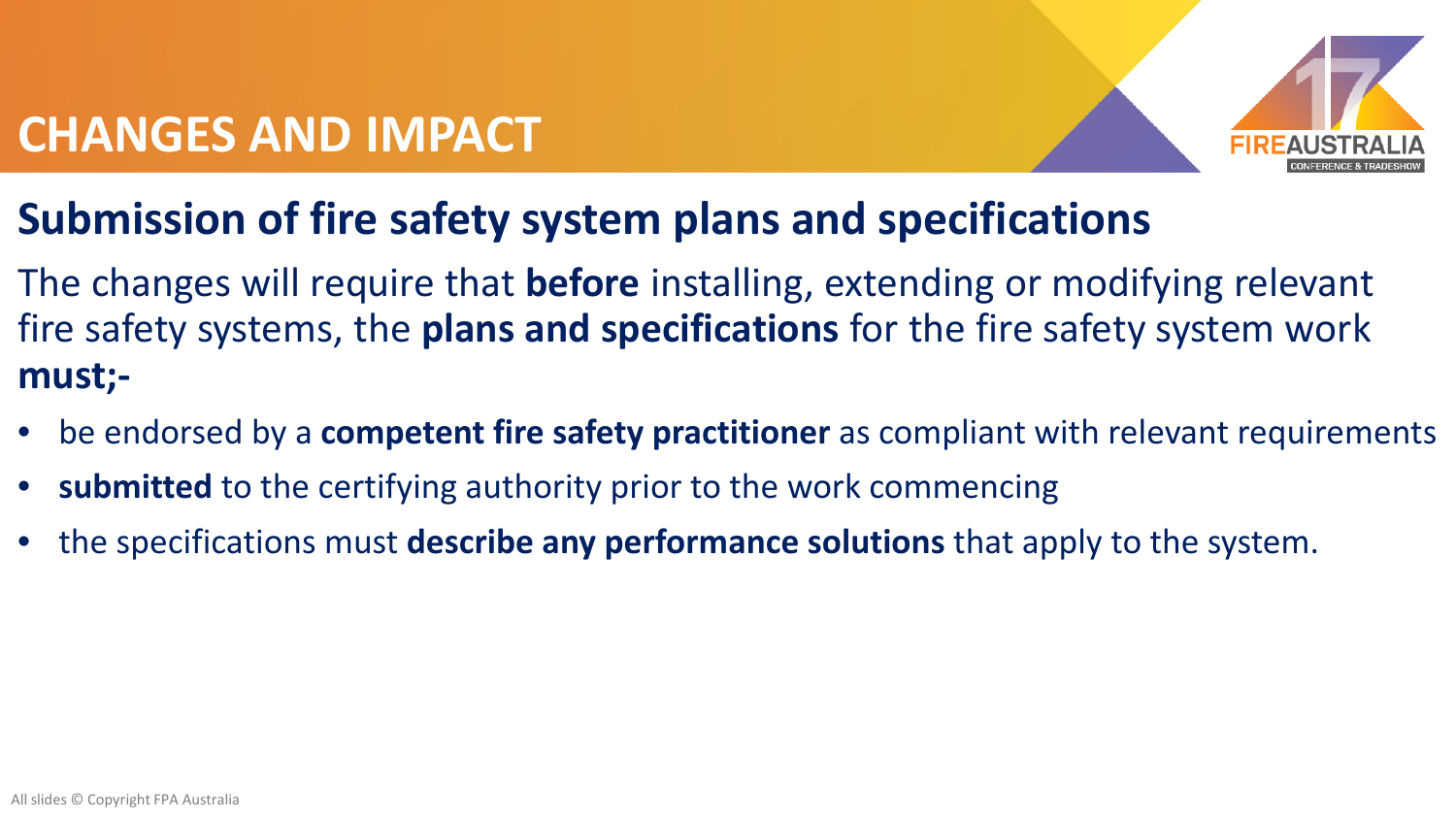

#### **Limited exemptions from compliance to existing systems**

- Minor exemption to alteration to existing systems where to older Australian Standards are in place and cannot fully comply with current BCA requirements.
- Strict compliance may be unreasonable and unnecessary in these cases and may impose unreasonable costs.
- Certifying authorities can be provided with submissions on exemption based on
	- the certifying authority being satisfied that the non-compliance will not reduce the operational performance of the existing fire safety system;
	- another independent 'competent fire safety practitioner' has endorsed the proposed BCA variation.
	- CA does not need to accept the submission.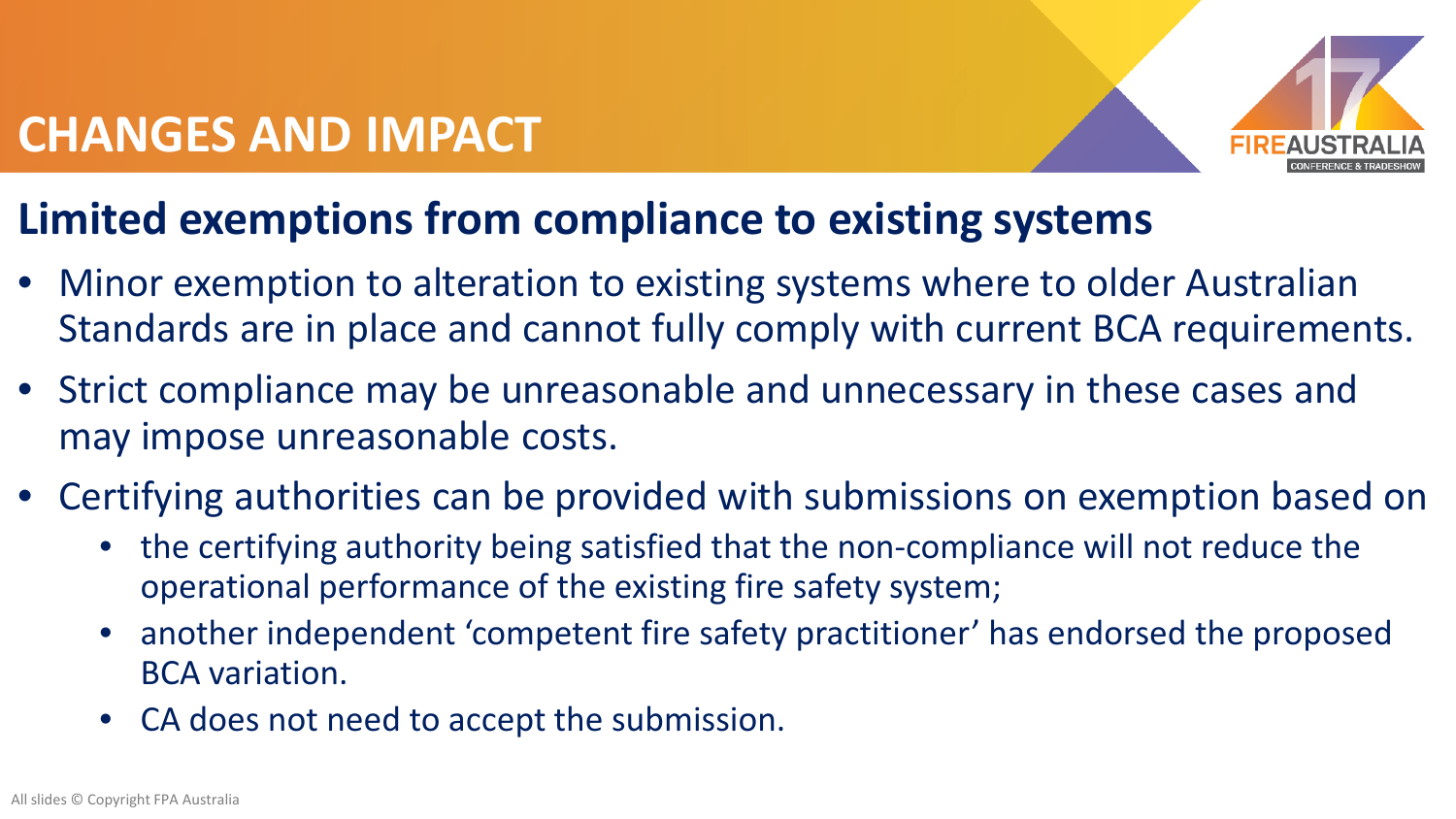

- **New critical stage inspections**
- **Fire compartmentation class 2 – 9 buildings**
- Requires work **be inspected prior to the covering** of fire protection at service penetrations.
- **Extent**
- a minimum area of 20 percent of the total floor area of the storey.
- **Includes, but not limited to** :
	- fire doors, panels and hoppers, the stop collars, the stop collars, fire seals, the seals, the seals, the seals, the seals of the pillows, the pillows, fire dampers and fire spray
-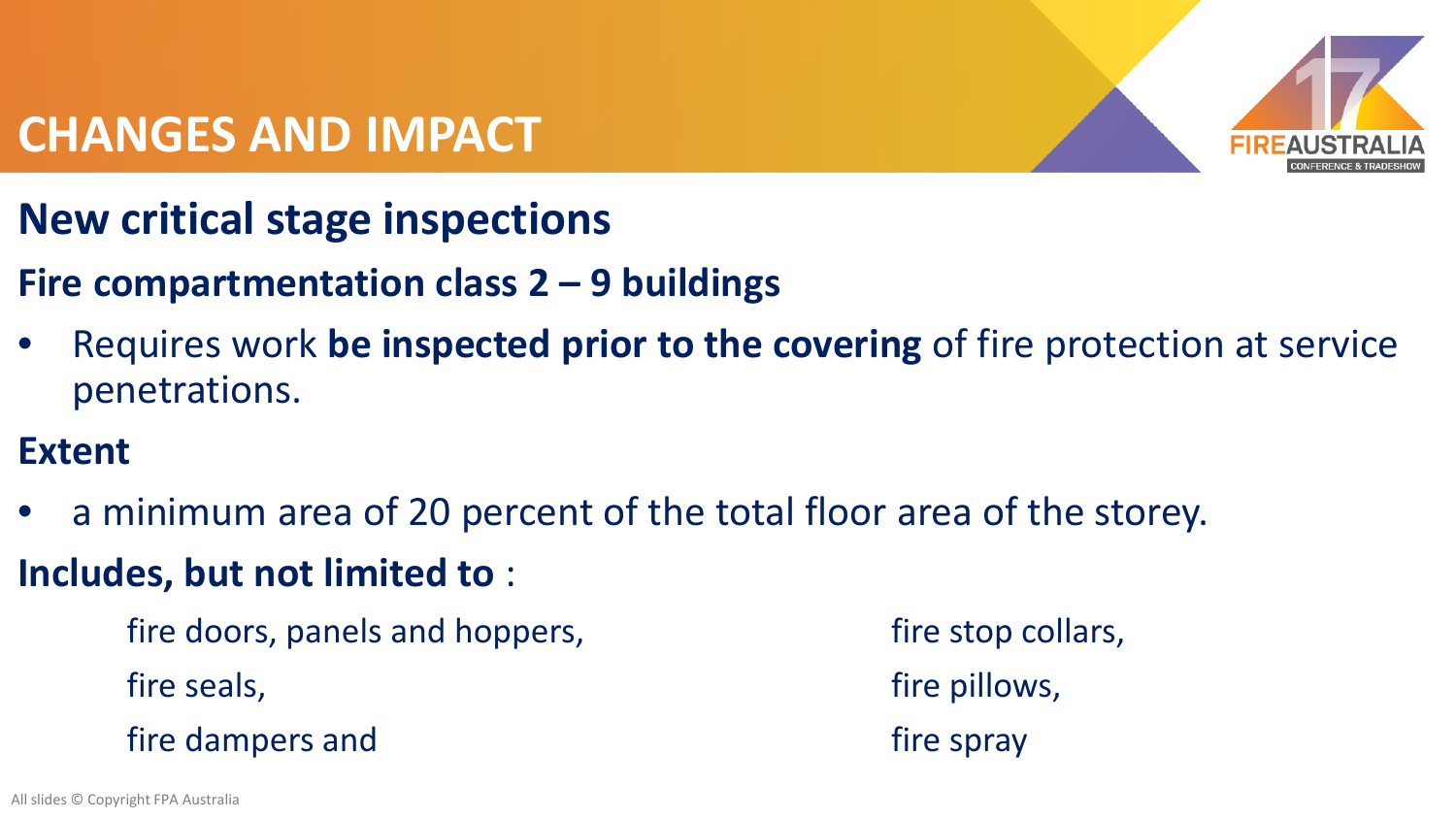

### **New critical stage inspections**

#### **Apartment bounding walls class 2, 3 and 4 buildings**

• Requires work be inspected **prior to the covering of the junction** of any fire-resisting construction between or bounding a sole-occupancy unit, and any other building element

#### **Extent**

• A minimum of 30 percent of sole occupancy units on each storey of the building containing sole-occupancy units.

#### **Includes**

- the type and compliance of the bounding construction installation,
- gaps where the construction abuts other building elements.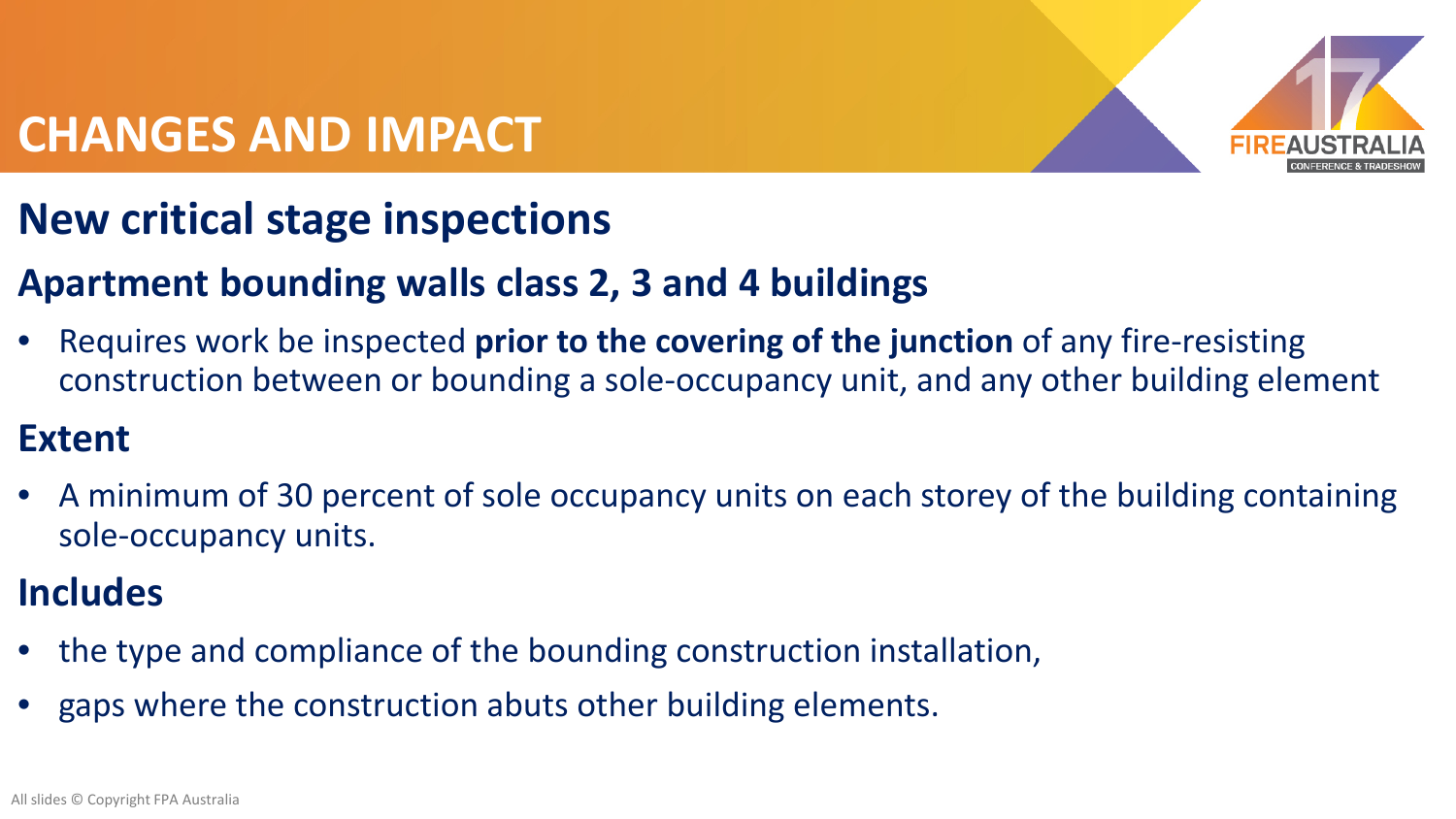

# **Pre OC Fire and Rescue NSW inspections for class 2 and 3 Application**

- Any work affecting the building where there are changes to the relevant fire safety measures
- PCA must notify Fire and Rescue NSW within 2 days after receipt of the OC application
- Fire and Rescue NSW have 10 days to respond and provide a report
- PCA cannot release the OC before the 10 days have lapsed.
- **If Fire and Rescue NSW agree to inspect they must state whether they are satisfied**
- that the relevant fire safety system is capable of performing to at least the standard in the current fire safety schedule for the building
- that any fire hydrant will be accessible for use by Fire and Rescue NSW, and
- that any coupling in the fire hydrant system will be compatible for use

All slides © Copyright FPA Australia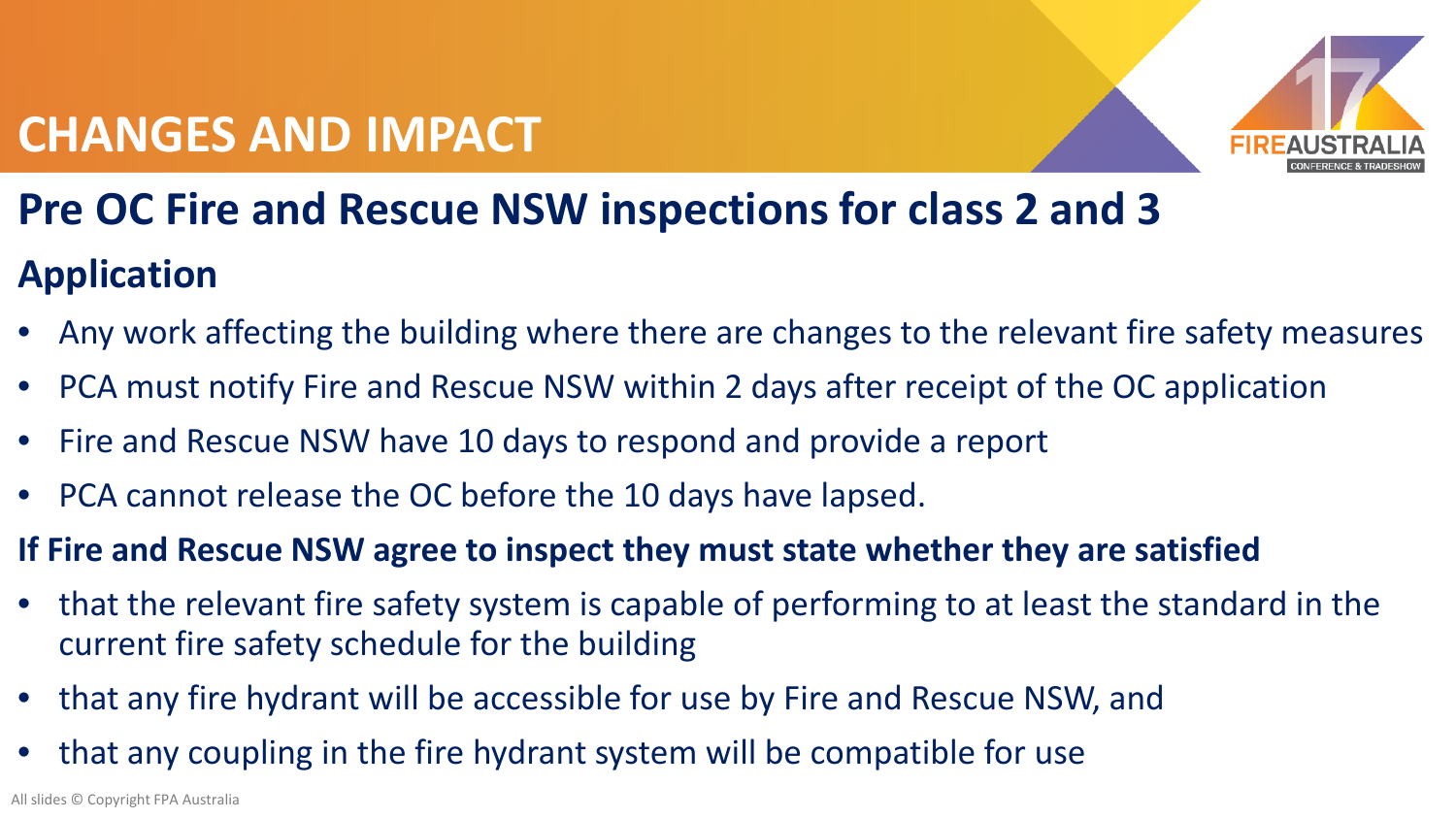

### **Issue of fire safety certificates**

#### **Fire safety certificate benchmarks the fire safety measures in a building**

- issued by or on behalf of the building owner and verifies that each new and existing measure has been assessed by a properly qualified person (chosen by the owner), and
- was found when assessed to be capable of performing to at least the standard specified in the current fire safety schedule.

#### **Changes proposed**

- regulations will require that fire safety certificate assessments be carried out by competent fire safety practitioners
- standardise the form of the fire safety certificate for all buildings
- Must include the fire engineering for the building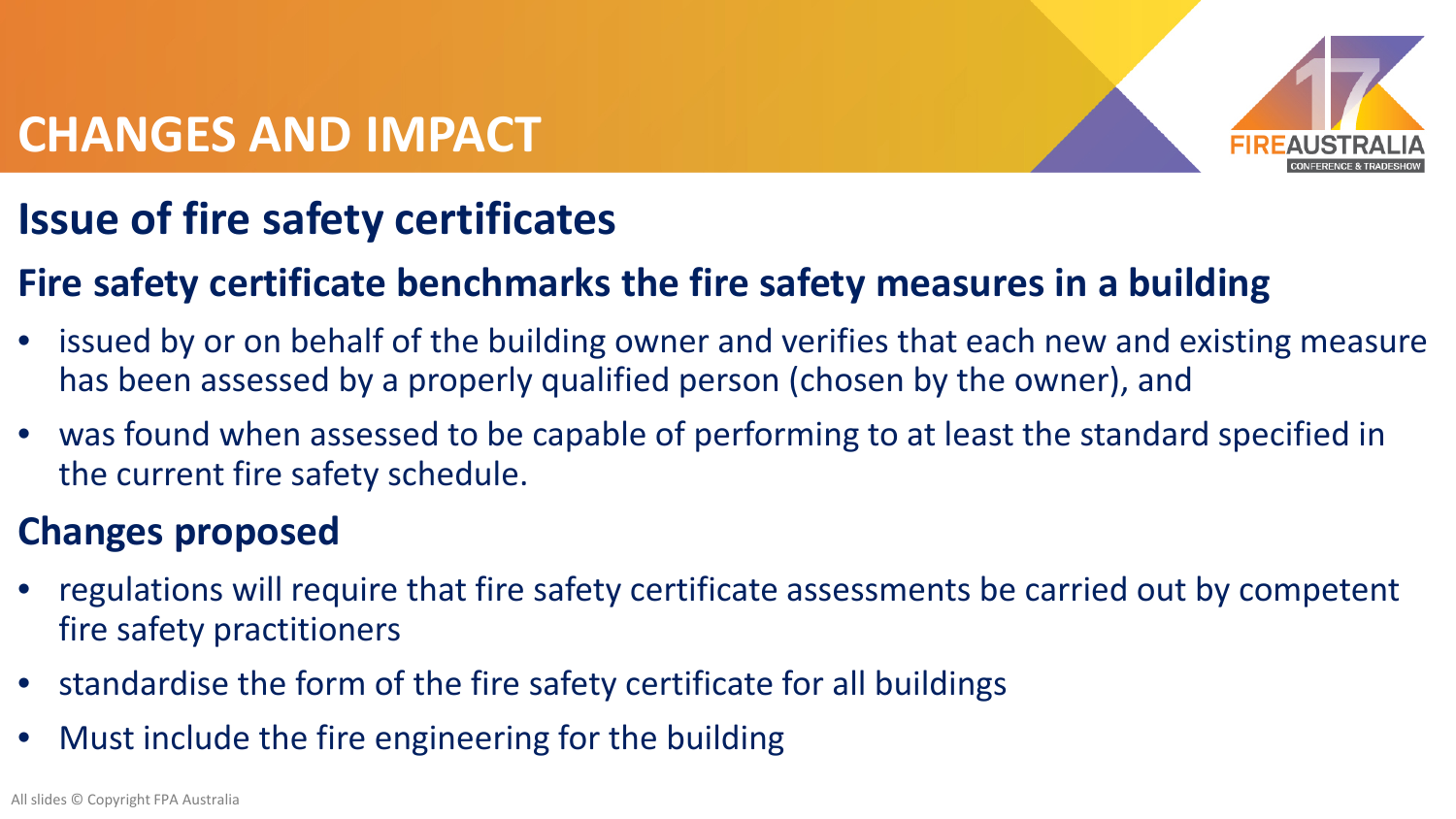

- **Performance solutions – documentation**
- **Currently a very limited outline** of what is required in documentation for performance solutions
- Outline is under cl144a of the regulations where a fire engineering report is required
- Documentation to be included on issue of Construction Certificate or Occupation Certificate.
- Led by the Fire and Rescue NSW requirements for submission rather than regulation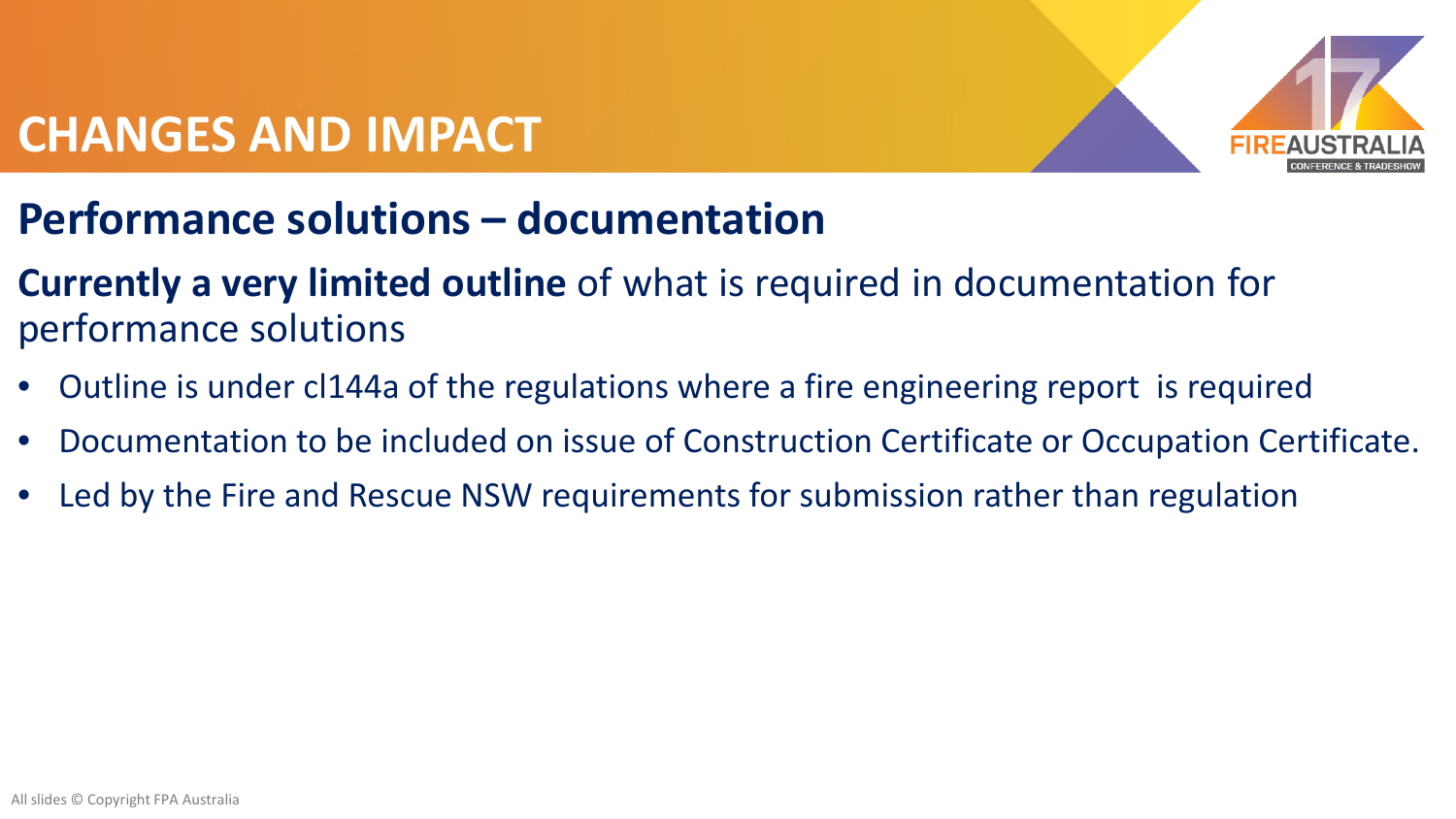

### **Performance solutions – documentation**

#### **Changes proposed**

- A record of the performance solutions is to be maintained and details prescribed on the CC, CDC and OC documentation
- Certifying authority to validate the content and correctness of the report and that the report coordinates with the drawings and specifications
- Certifying authority to endorse the report
- PCA to inspect the building against the requirements of the performance solution report
- PCA can rely on Certification from the CFSP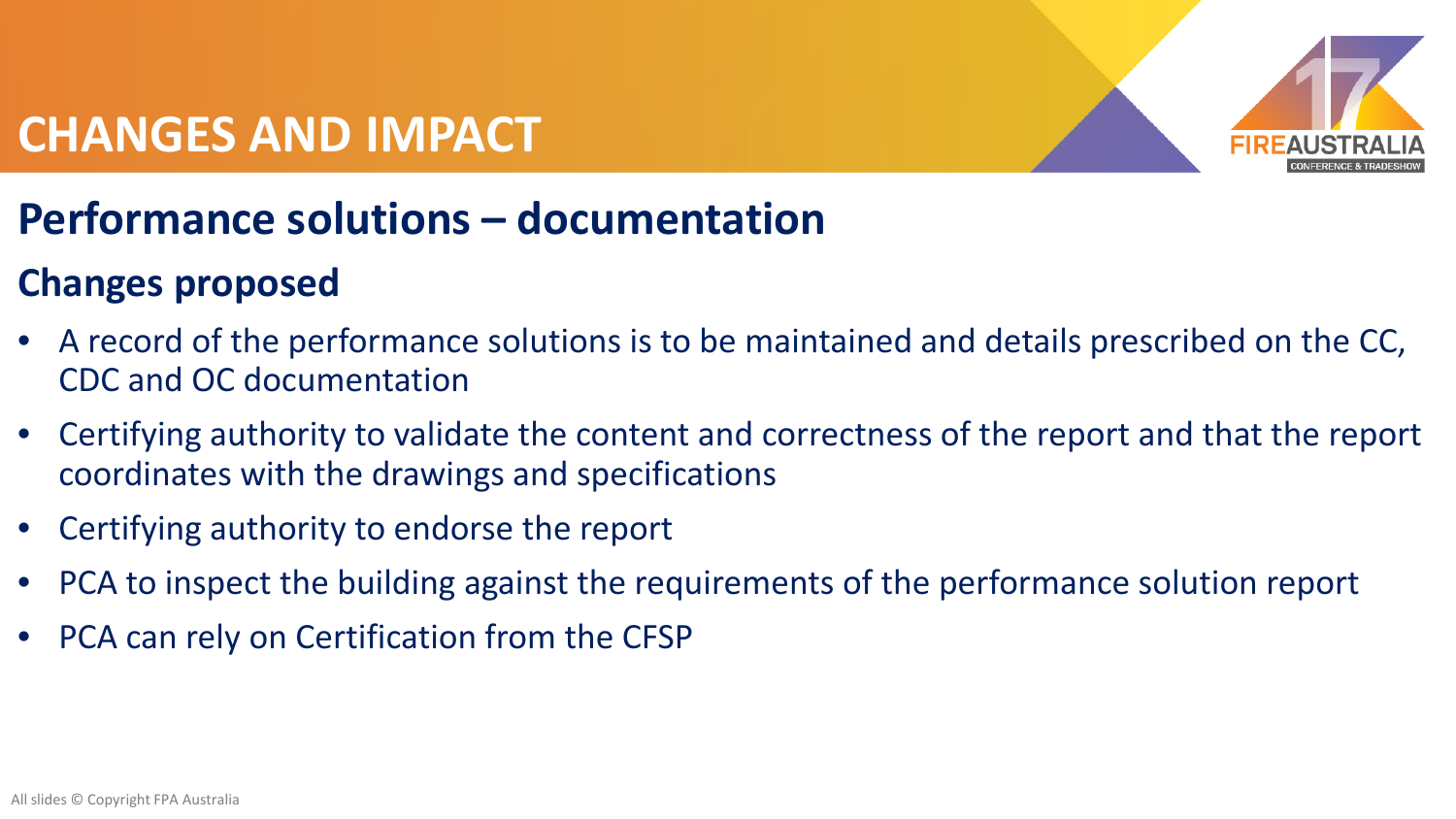

#### **Fire safety statements**

#### **Changes proposed**

- The fire safety statement assessment and reports for all buildings needs to be carried out by a competent fire safety practitioner
- Will need to also reflect the fire engineering to the building